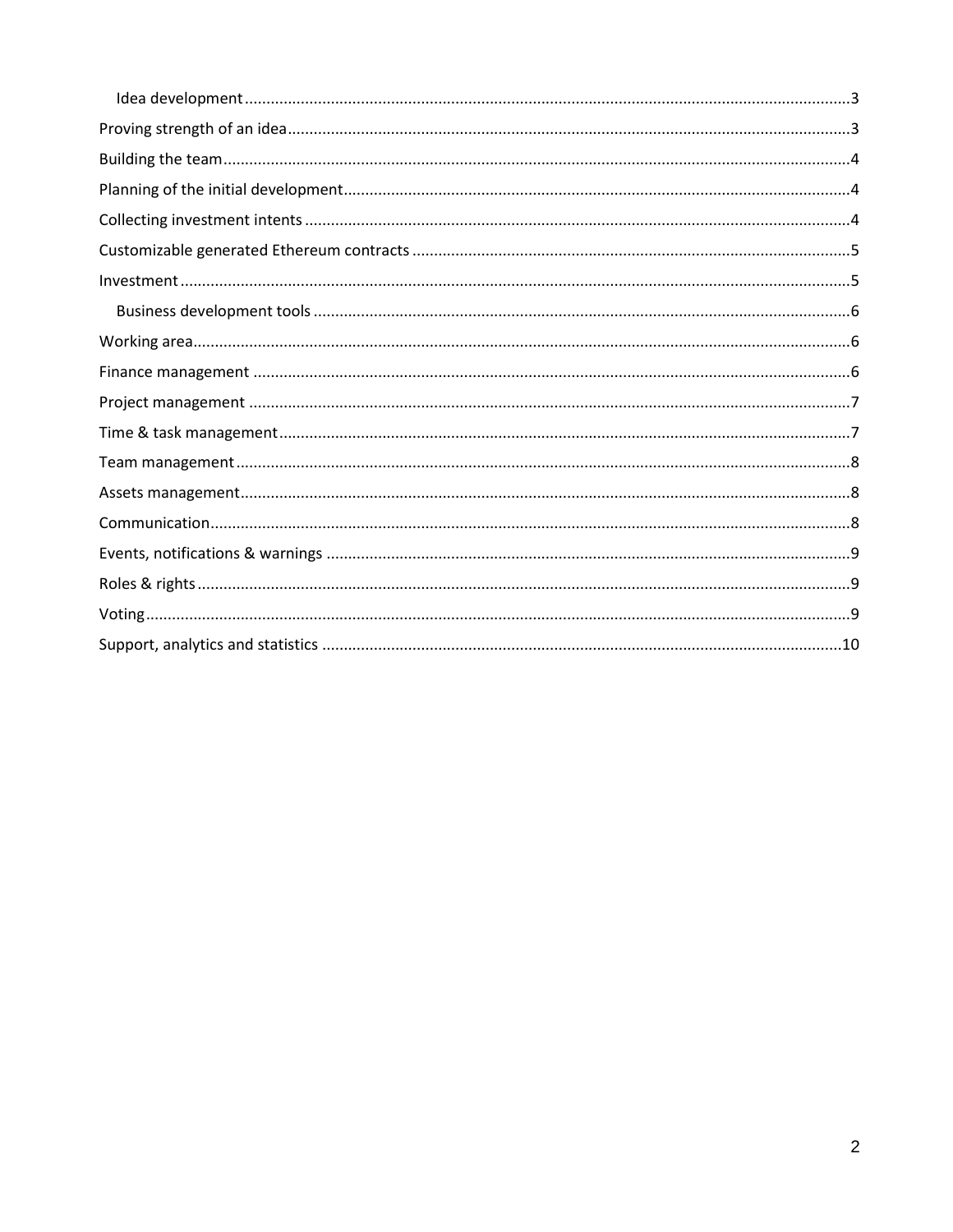Term 'inventor' in this text means author of any idea which has chances to be turned into the business.

<span id="page-2-0"></span>In many cases in this text is used present tense for features which are intended to be implemented in the future.

# Idea development

What is every inventor dreaming of? To implement his idea into reality and eager to make money on it. Inventor can create working prototype or pre-alfa version, discover local market statistical data, ask friends and family opinion. Inventor makes video and description and post them to crowdfunding platform. Startuper can try to find 'angels' for seed investment or take credit in a bank. Every of these methods to get money have their own pros and cons. And there is one thing which unites all these ways - they are based on past world with those old rules and 'classic' fiat money.

It is time to create a new method and to change the rules according to the new abilities and challenges.

Statistically it is about 10% of startups that become successful businesses. Why 90% are failed? It happens because of lack of some factors for success. Fundaria creates environment to perform all needed conditions for an idea to be turned into successful business.

## <span id="page-2-1"></span>Proving strength of an idea

When inventor is discussing an idea with community, it acquires specific features. Everybody involved in discussion adds views and thoughts. Community in Fundaria will be able to rate an idea in several core characteristics. Eventually everybody can see all main aspects of an idea, estimate author's point of view and feel project strength and probability to be successfully implemented. People are interested in thinking about an idea and discussing it because soon they will be able to invest their money in it and their advices will be turned into profit. It motivates, doesn't it? That's why crowdfunding communities are not involved in ideation process and projects development preparation - they do not have strong motivation. Practically most of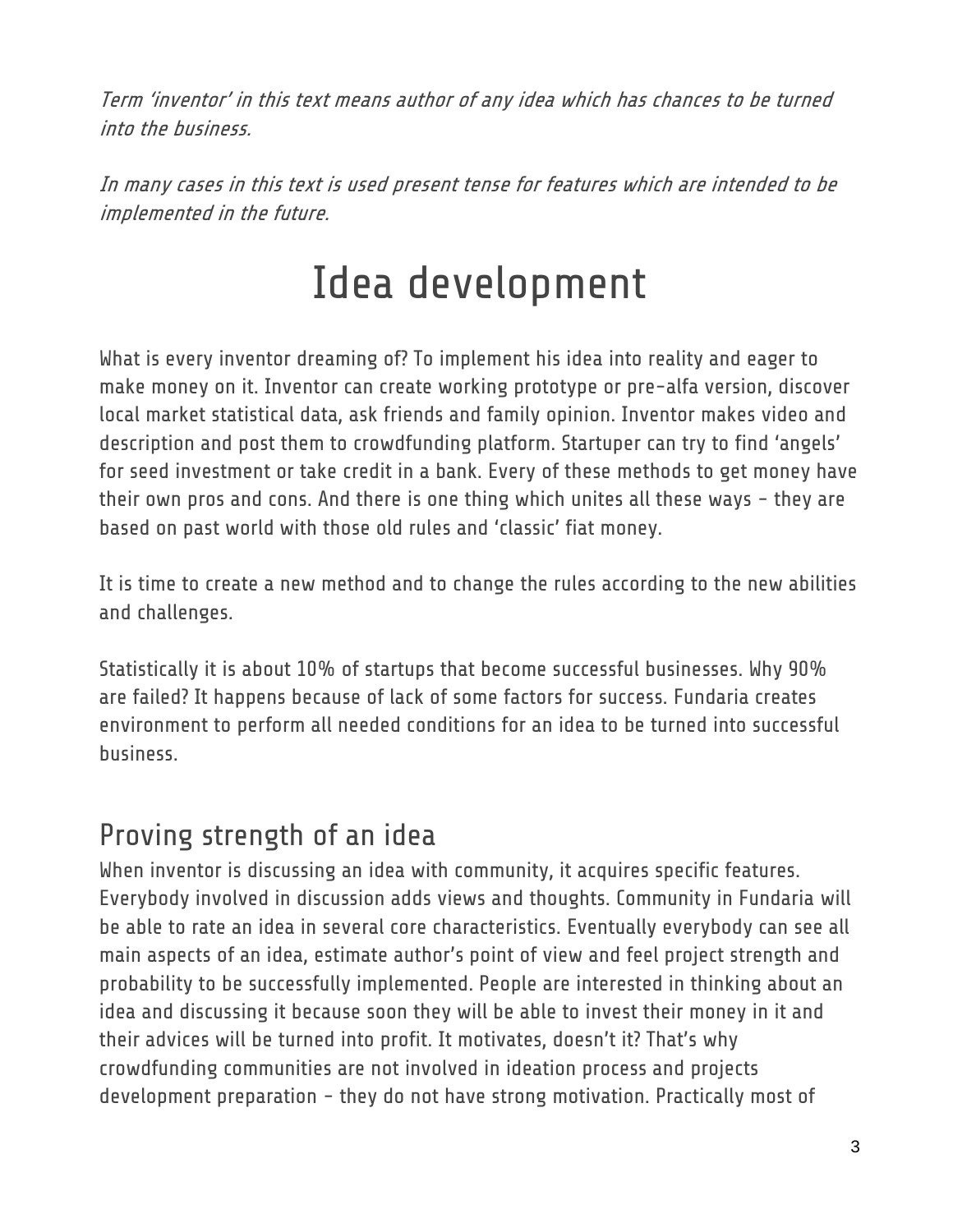backers give money as a gift because of desire to help the project to become reality. This is a new modern culture of charity. Yes, it works but.. Should backers increase thinking process also to help project teams to make their products even better? Through the past years Kickstarter did not develop such tools, even in simple form. Fundaria is creating motivation for people to help develop an idea with its author.

# <span id="page-3-0"></span>Building the team

Actually current web state has no service to build the team for an intended project. Venture investors, crowdfunding platforms and their communities expect that the project already has a formed team in offline before considering and evaluating the project. Fundaria intends to change it. With creating motivation to participate directly or partly in developing of interesting, perspective projects Fundaria brings conditions even for eternally lonely geeks to get followers which liked their ideas. At the same time an inventor is evaluating skills and views and can invite community members to join them to go on the way for the dream to become true.

## <span id="page-3-1"></span>Planning of the initial development

While discussing and forming the team, an inventor will be able to plan pre-alfa version (or something similar to it) or prototype development. If you bethink to create local store and sell organic products for your neighbors it will be more than simple initial development, of course. So an inventor can access all Fundaria business development tools, starting planning funds and costs, projects (i.e sub-projects belonging to the main Project), tasks and approximate time and their performing right away after registering and posting the idea. Everyone will be able to see how an inventor understands at his own idea initial realization and even help with this planning.

# <span id="page-3-2"></span>Collecting investment intents

It can be useful for inventor to receive information about willingness of community to invest in the idea development before real initial investment phase. It does not oblige people to invest 100%, it looks as a promise to invest and gives the great indicator of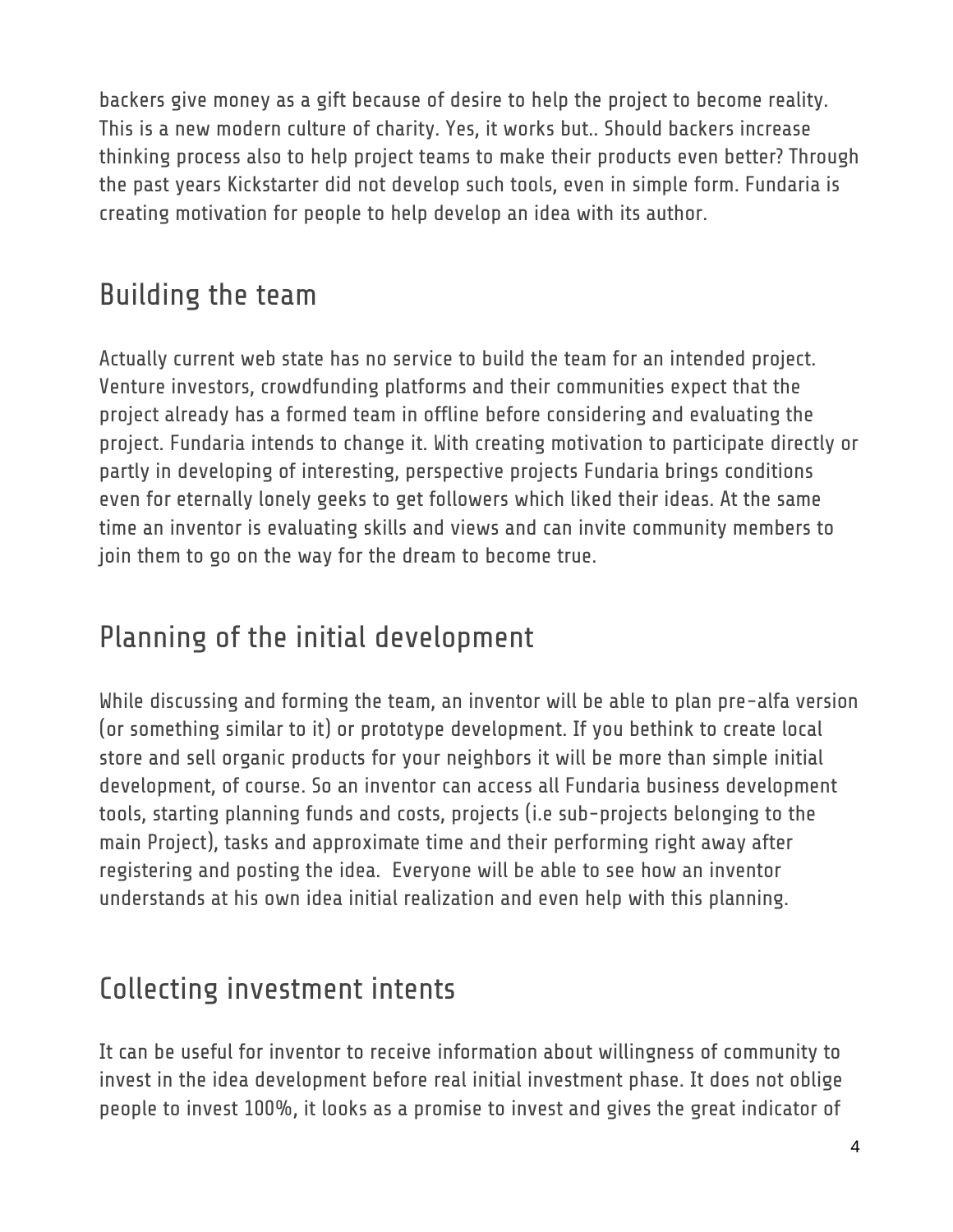probability for an idea to be invested by the community. Fundaria will be able to research tempo of delivering of investment intents, to compare it to those ideas which successfully invested and to give a precise tip to an inventor. The intention is 'free' and useful, why not to work with it?

#### <span id="page-4-0"></span>Customizable generated Ethereum contracts

Inventor shouldn't know Solidity or hire expensive Solidity programmers for creating needed contract. Fundaria intents create functionality of customizable generated contracts. Inventor just select from needed options and push button 'generate' and contract's code is appearing. Then she transfers contract code to the Ethereum network and verify implemented contract to prove that the code of the contract on the Ethereum network coincides with initially generated on Fundaria.

#### <span id="page-4-1"></span>Investment

When investment goal, set by an inventor, is achieved, which means the community saved enough investment intents, the inventor creates Ethereum solidity pool contract. This will be company's pool of ether for business tasks performing. The contract would be designed in such structure that investors will have their delegated signature used in the contract which by default allows any transaction to be executed. Hopefully in rear cases this signature may be used to block company activities and start withdraw funds back to investors. The contract will be integrated in Fundaria business development tools is such way that ether may be spent using the contract only according to planned tasks.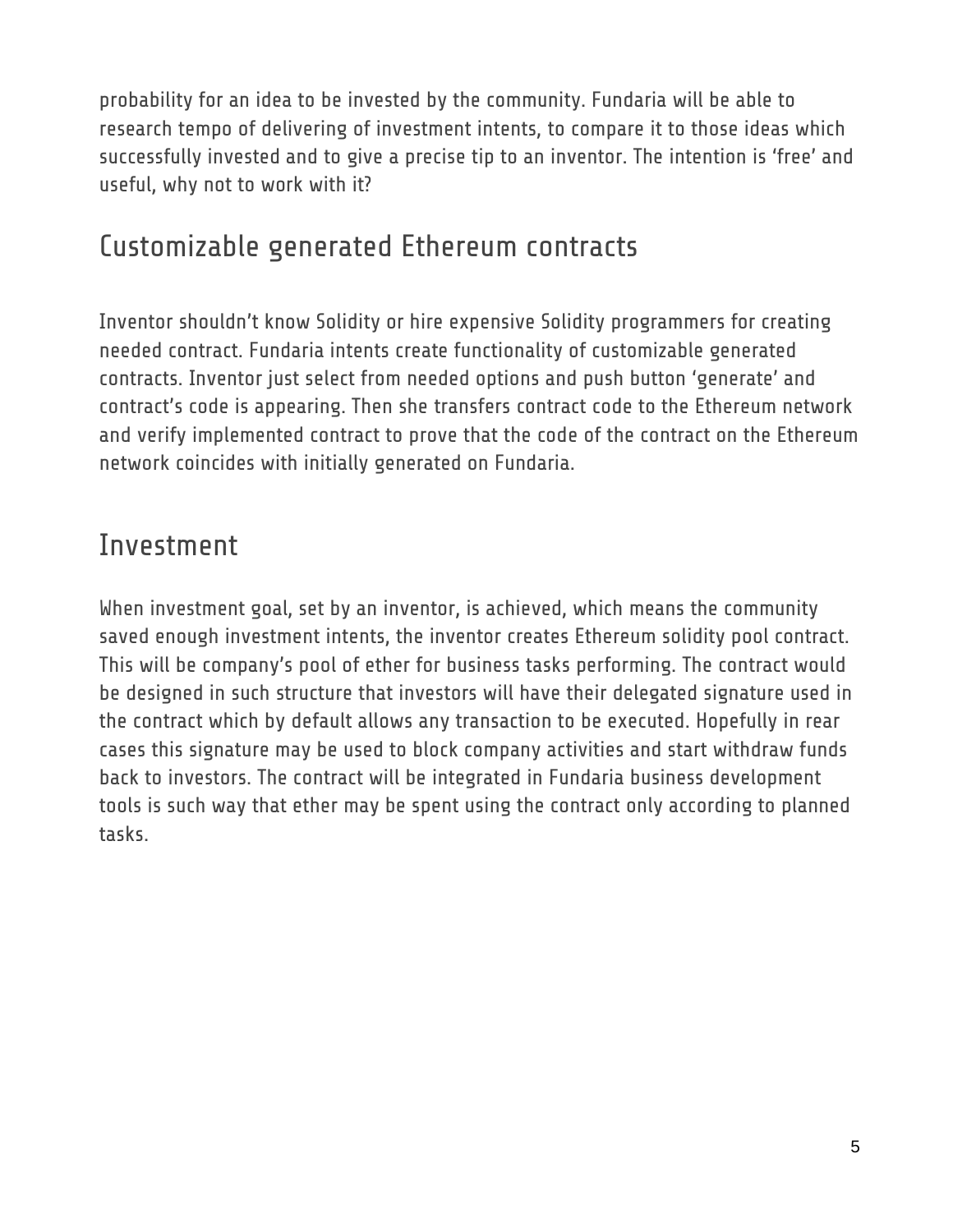# Business development tools

<span id="page-5-0"></span>Fundaria intends to provide all needed tools for anyone, who even was not familiar with business early, to carry on business activity, to manage finances, team, assets and time.

## <span id="page-5-1"></span>Working area

The 2 dimensional areas may be scrolled in all sides and is the place for figures representing 3 core entities: funds, projects and tasks. Pool considered as a fund in this case. The entities can be connected to each other by representing sources of financing or belonging of tasks to projects. Figures have graphical representation of tasks performing percentage connected to the entity; correlation of needed and already funded finances. Figures also contain switching blocks with information representing summary of resources related to the entity. Currently this can be observed on the main page of Fundaria web site [https://fundaria.com](https://fundaria.com/)

# <span id="page-5-2"></span>Finance management

Director or responsible teammate can create funds which represent ways for company financing activities. Every entity has current financial summary with such values as: need, available, distributed, used and funded. While creating an entity one can define needed money for the entity or transfer money from the source which has available money defined. Actually no financial transactions are occurred in inner transfers - such activities only open access to finances and show distribution of them. Every task as result can have actual financial transaction with defined recipients. When the task is performed and approved by the responsible teammate, the appropriate payment is occurred and company pool contracts are involved transacting ether to recipient account or to exchanger account for automatically further propulsion to no-ether recipient account.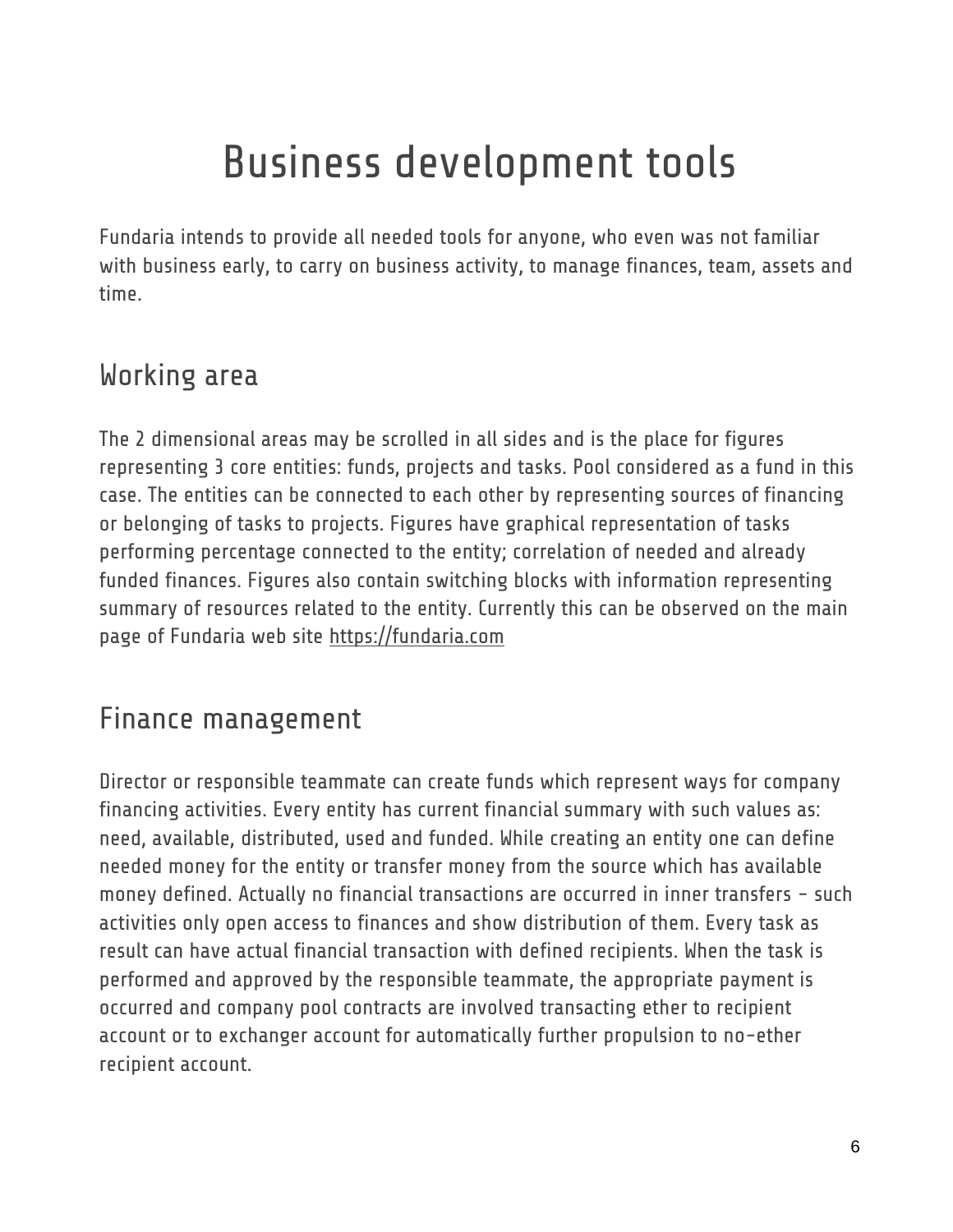# <span id="page-6-0"></span>Project management

Responsible teammates, with appropriate roles which are defined by the director or voting can create and rule projects. One can define requirements, risks, goals, needed money, involved team members and deadline. The team can inform about risks probabilities and ways of solving risks. Project manager assigns teammates or do it by his own to create tasks related to the project and monitor quality and timeliness of performing of these tasks. Project manager can give bonuses for some premature performed tasks but accordingly within the project's budget or special 'Bonus fund' if exists. Concerning risks management, there will be implemented tools to automatically warn about risks factors approaches with simple user-friendly conditional programming using business state parameters.

#### <span id="page-6-1"></span>Time & task management

Time and task are close to each other in business. Fundaria intends to provide advanced service respecting to details to manage time of task performing. Let's think about such thing as 'downtime'. Rare project management software pays attention to the time periods in time line of task performing when performers do not work according to the time table. Usually you can see task performing time as solid one color line. But will it be useful for the director or project manager to know if the task is performing exactly now? Or can you see when exactly the task will resume of performing after downtime by freelancer which works in another country with different time zone? Fundaria is very attentive to such details and intent to create comfortable service for successful business development. Responsible teammates can pause and resume task performing, indicating whether the end time of the task should continuously have carried over or stay the same. Task manager can indicate what results should be achieved with task performing: will it be some effect or payment? Should some asset get off, arrive or to be created as the result? A task can be prioritized and linked to other task as a dependent on.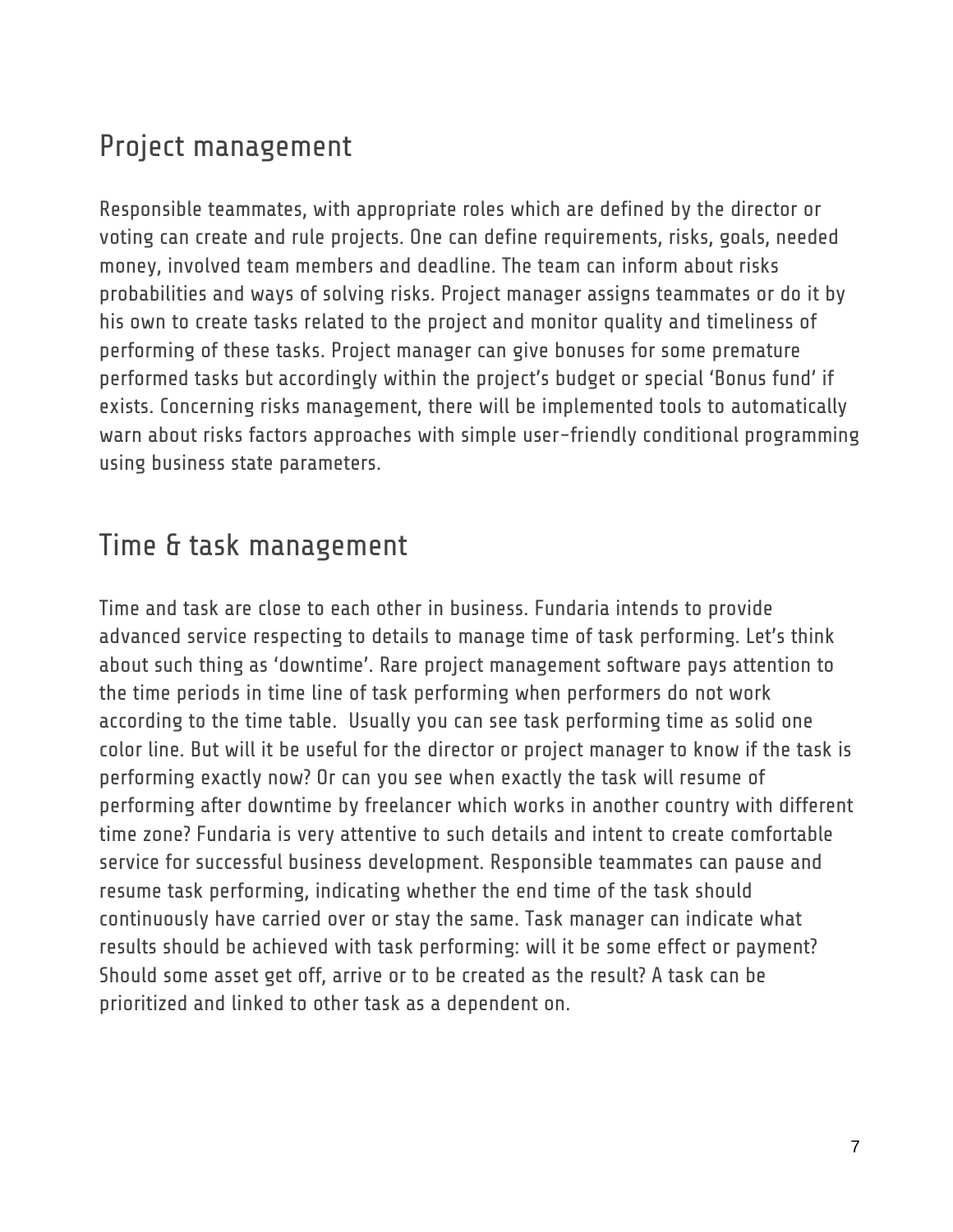# <span id="page-7-0"></span>Team management

Of course, every team member can be assigned to a fund, a project or a task. Then for the team member some additional rights are opened: to distribute money from fund, to rule the project implementation, to be involved to the task performing etc. While these activities are occurring statistical data is stored to database. Team members, if appropriate rights provided by director can see such statistics. Directors finds useful not only see but also analyze such data to note which team members are more productive than others, what current and planned employment status they have. Team member can estimate other's task performance. The director or a manager can reward or penalize workers or even create achievement goals with money bonuses on them (like in modern games). All these features are intended to be implemented in Fundaria.

#### <span id="page-7-1"></span>Assets management

Assets are materials or non-material resources which mostly have value and used for business. At the first phase of development Fundaria intends to provide main needed tools to manage assets: classification and repository, pricing and depreciation, belonging to company locations, linked to projects and tasks. We will create two classifications - standard, according to Wikipedia information on 'assets' page (of course we will learn this aspect deeper than only observing wiki page) and Fundaria's special classification to simplify assets management.

## <span id="page-7-2"></span>Communication

As to interviewing of many project managers, strong communication abilities is the main condition of successful project implementation. Fundaria will be saturated at maximum with communication tools, especially with chats. We would have not usual chats, of course, but innovative, next generation chat systems. You will be able to post emoticon on chat message. Some popular messages will be stored under the tab 'popular messages'. You will be able to add messages to favorites. Messages from one chat can be used as citations on other chats with link to the native chat. You will be able to create dynamic chat tabs based on response to concrete chat messages. And of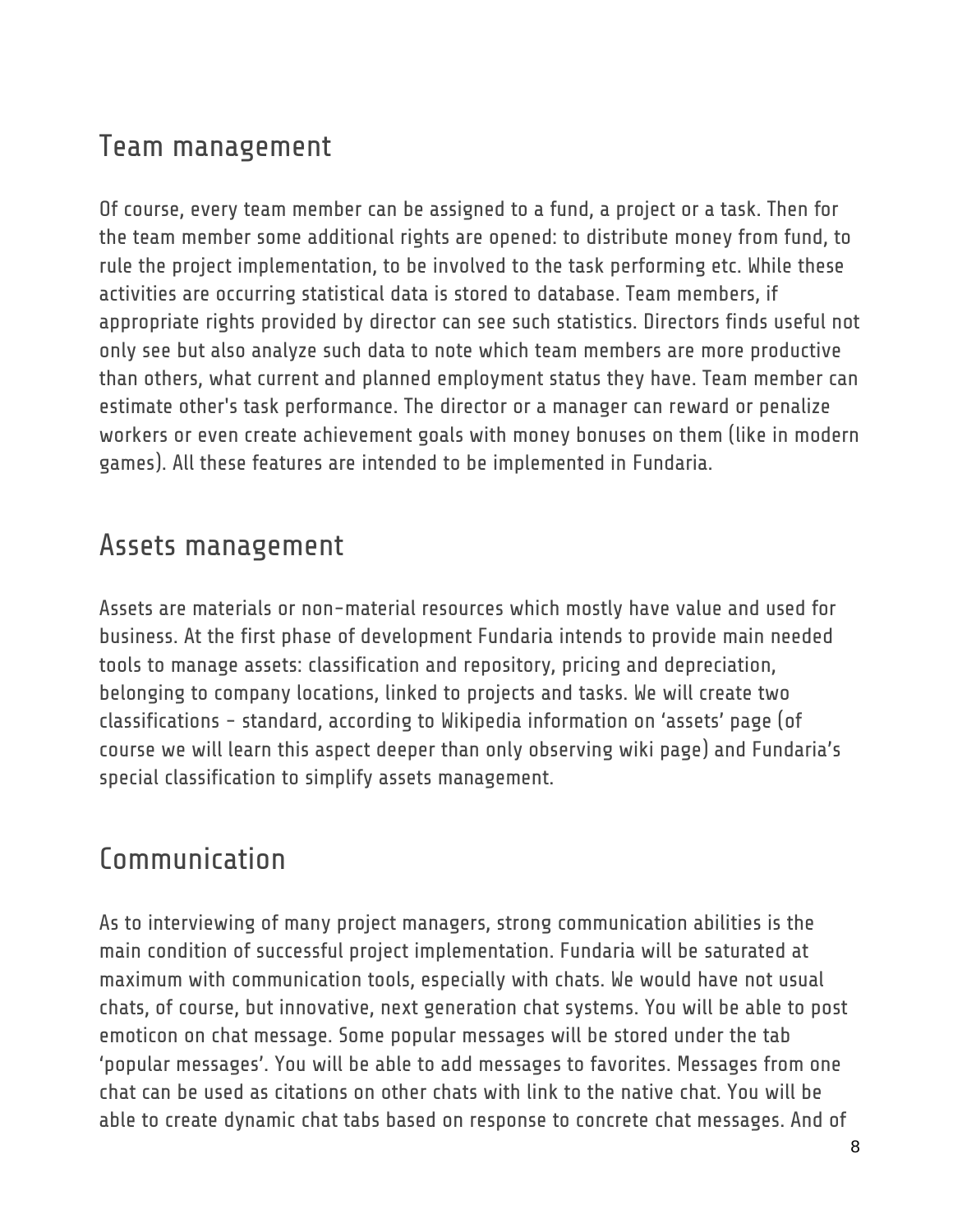course, there will be different types of chats: chat related to defined task, project, fund, pool; public chat for all team; group chats based on specific team groups interests; thematic chats; private chats. Most of mentioned features should be implemented on the first phase of Fundaria development. On the further phases innovative forum, innovative blog and innovative mail system, of course, will be added  $:-)$ 

#### <span id="page-8-0"></span>Events, notifications & warnings

Much of the attention will be paid to occurring events informing system. There should be administrative tool for advancing tuning of what events you want to follow. Fundaria will have at least two areas for event informing: global and related to taskproject-fund. The director will be able to define what events can be visible to the team and available in their events admin sections.

#### <span id="page-8-1"></span>Roles & rights

Fundaria 'must have' powerful rights administrative system. The system will be used to define who can do and what can do. Some right can be defined locally, relative to a task, a project or a fund. The director will even be able to define what rights can others define. Should some teammate be able to create projects? What part of the fund's financial resources can be distributed by a project manager? Who can pause and resume the task? These all will be defined in 'rights & permissions system'. Role - is the term which will be used in Fundaria, which will help to understand what skills teammates have and what rights should be assigned to them. The term 'role' is used instead of traditional 'position', as to this the 'director' is a role too, which has initial rights to define roles and rights to others.

#### <span id="page-8-2"></span>Voting

In the good modern business development system should have strong democracy aspect, implemented by Fundaria policy. Almost whole Fundaria community, including investors, teammates, inventors will be able to vote for Fundaria development improvements. Some (or many) important parameters can be voted by community.